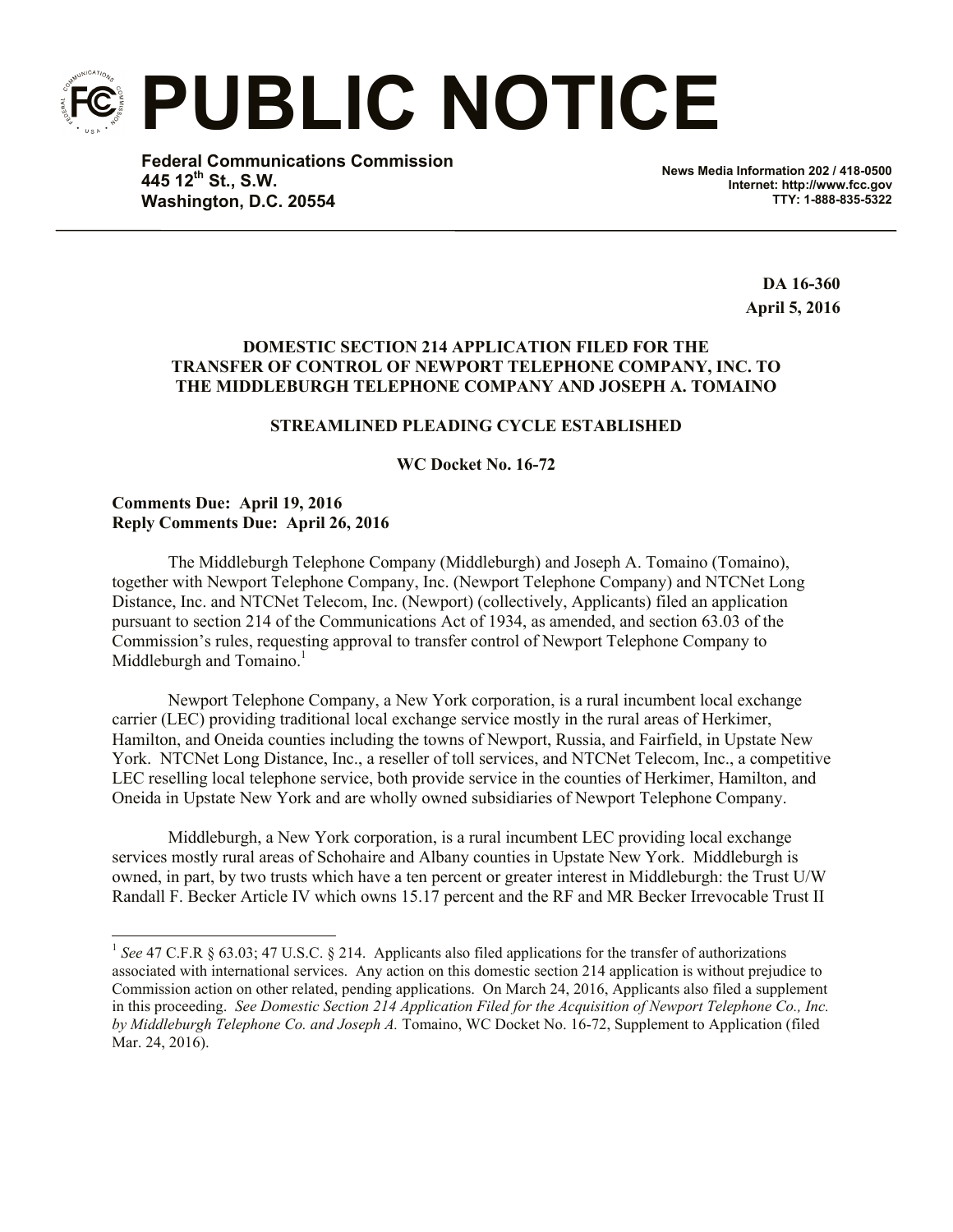which owns 79.74 percent. Middleburgh is also the parent of Seamless Geoport, a competitive LEC, which provides toll and local services in Albany, Schoharie, Otsego, and Montgomery Counties. Joseph A. Tomaino, a U.S. citizen, is the Vice-President and General Manager of Newport Telephone Company.

Pursuant to the terms of the proposed acquisition, Ruppert and Ruppert Family, LLC seek to sell their stock in Newport Telephone Company to Middleburgh and Tomaino, with Middleburgh purchasing 80.1 percent or the stock and Tomaino purchasing 19.9 percent of the stock. Because Newport Telephone Company wholly owns NTCNet Long Distance, Inc. and NTCNet Telecom Inc., the ownership of these two companies will also pass in the same proportions to Middleburgh (80.1 percent) and Tomaino (19.9 percent). Applicants assert that there are no overlap or adjacencies between Newport Telephone Company and the Middleburgh Telephone Company. Applicants assert that the proposed transaction is entitled to presumptive streamlined treatment under Section 63.03(b)(2)(iii) of the Commission's rules and that a grant of the application will serve the public interest, convenience, and necessity.<sup>2</sup>

Domestic Section 214 Application Filed for the Transfer of Control of Newport Telephone Company, Inc. to The Middleburgh Telephone Company and Joseph A. Tomaino, WC Docket No. 16-72 (filed Mar. 8, 2016).

#### **GENERAL INFORMATION**

The transfer of control identified herein has been found, upon initial review, to be acceptable for filing as a streamlined application. The Commission reserves the right to return any transfer application if, upon further examination, it is determined to be defective and not in conformance with the Commission's rules and policies. Pursuant to Section 63.03(a) of the Commission's rules, 47 CFR § 63.03(a), interested parties may file comments **on or before April 19, 2016**, and reply comments **on or before April 26, 2016**. Pursuant to Section 63.52 of the Commission's rules, 47 C.F.R. § 63.52, commenters must serve a copy of comments on the Applicants no later than the above comment filing date. Unless otherwise notified by the Commission, the Applicants may transfer control on the 31st day after the date of this notice.

Pursuant to Section 63.03 of the Commission's rules, 47 CFR § 63.03, parties to this proceeding should file any documents in this proceeding using the Commission's Electronic Comment Filing System (ECFS): http://apps.fcc.gov/ecfs/.

#### **In addition, e-mail one copy of each pleading to each of the following:**

- 1) Myrva Freeman, Competition Policy Division, Wireline Competition Bureau, myrva.freeman@fcc.gov;
- 2) Gregory Kwan, Competition Policy Division, Wireline Competition Bureau, gregory.kwan@fcc.gov;
- 3) Jim Bird, Office of General Counsel,  $\lim_{\alpha \to 0}$  bird $(\partial_{\alpha}$ fcc.gov;
- 4) David Krech, International Bureau, david.krech@fcc.gov;

l

 $^{2}$  47 C.F.R. § 63.03(b)(2)(iii).